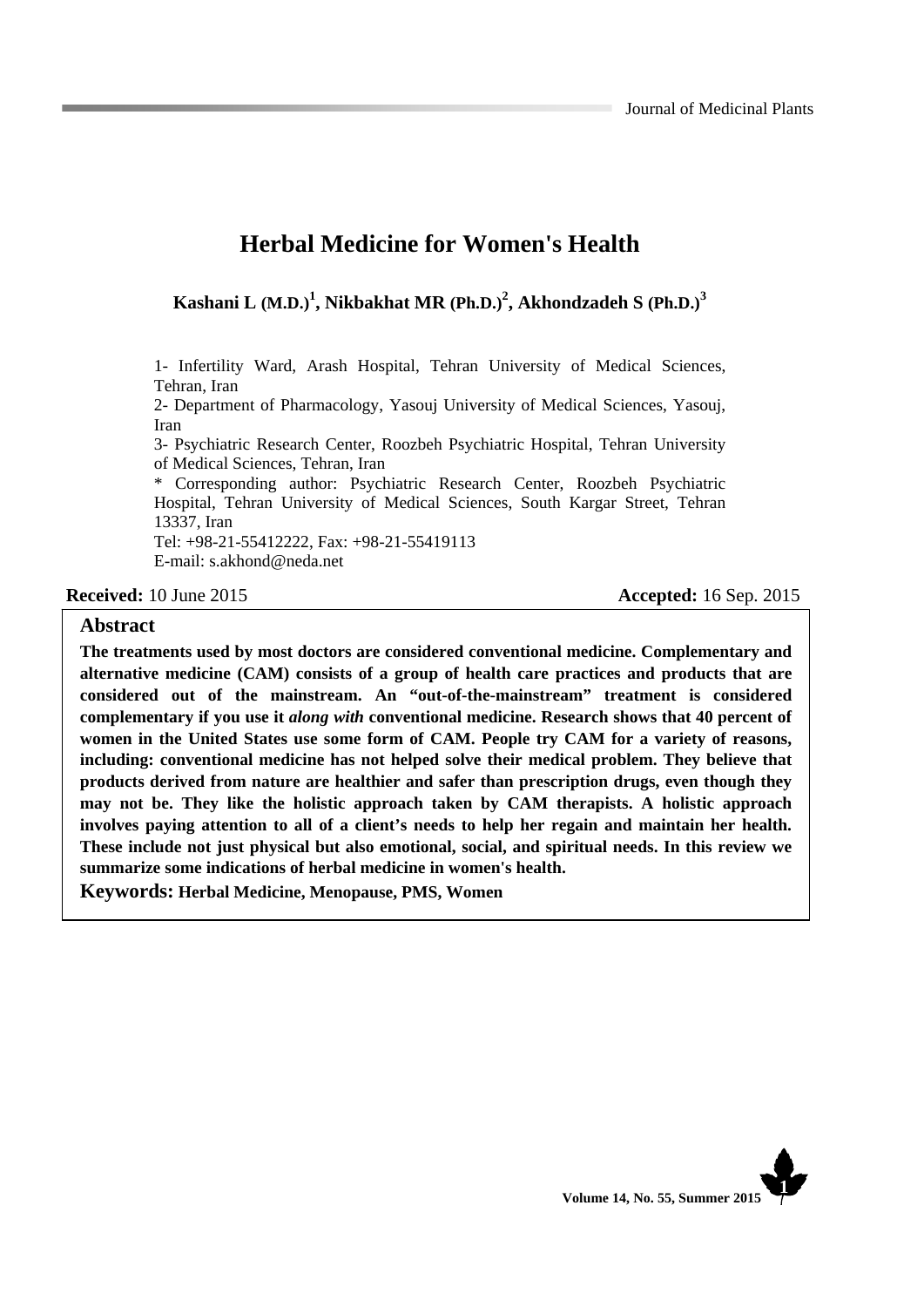Herbal Medicine …

#### **Post natal depression**

The sudden change in hormone levels, coupled with the new responsibilities of motherhood can be an overwhelming time for many. It is important to ensure adequate nutrition, possible nutritional deficiencies and stress management. In a clinic environment some herbs of benefit include: Red Raspberry (Rubus idaeus), Motherwort (Leonurus), Nettles (Urtica dioica folia), Borage (Borago officinalis), Skullcap (Scutellaria lateriflora), St. John's Wort (Hypericum perforatum), Lemon Balm (Melissa officinalis) and saffron (Crocus sativus) [1-4].

### **Menopause**

Known as the change of life, which generally occurs in women ages 47 to 50 (with a range between ages 40-55). A woman is said to be menopausal when 6-12 months pass without a period. Blood tests can be done to measure levels of Follicle Stimulating Hormone (FSH) and Luetinzing Hormone (LH) and used as a tool to confirm if a woman is within menopausal range, although elevated FSH and LH on blood test results do not 100% guarantee that a women is menopausal. Theoretically a woman can become pregnant up to one year after her last menstrual cycle [1-4].

## **Herbal Medicine for Menopausal Symptoms**

Optimal nutrition and herbal medicine can play a role in minimizing adverse menopausal symptoms such as hot flushes and night sweats, play a role in prevention of heart disease and osteoporosis, lessen vaginal dryness and support the nervous system for insomnia, headaches and depression. In particular, a group of foods known as phytoestrogens can assist to balance hormones and lessen menopausal symptoms [1]. Phytoestrogens are plant molecules that have a structurally similar character to human estrogens, but are not hormones; phytoestrogens bind with our bodies' estrogen receptors, creating a balancing effect on hormone levels [1].

Though plant phytoestrogens are not identical to human hormones, they can work by activating our bodies own estrogen receptors and have the ability to act both as estrogen agonists (proestrogen) and estrogen antagonists (anti estrogen). Phyto estrogens are capable of exerting a weak estrogen like effect; thus if the bodies total estrogen is low, as commonly found in menopause, the phyto estrogens will provide a net increase in estrogen in the body. Plant phytoestrogens are also referred to as anti estrogenic, due to their ability to occupy estrogen receptor sites, they lower an excess net effect of circulating estrogen and can compete for binding in our bodies estrogen receptor sites against the more potent synthetic xeno estrogens hot flash [1].

### **Hot Flash**

Hot flashes, which are experienced by as many as 75% of menopausal women in the US, are a result of the body getting overheated and cooling itself down, just like what occurs with intense exercise, however in the perimenopause, hormonal changes trigger the heat rather than running to second base! Hot flashes are typically preceded by the feeling

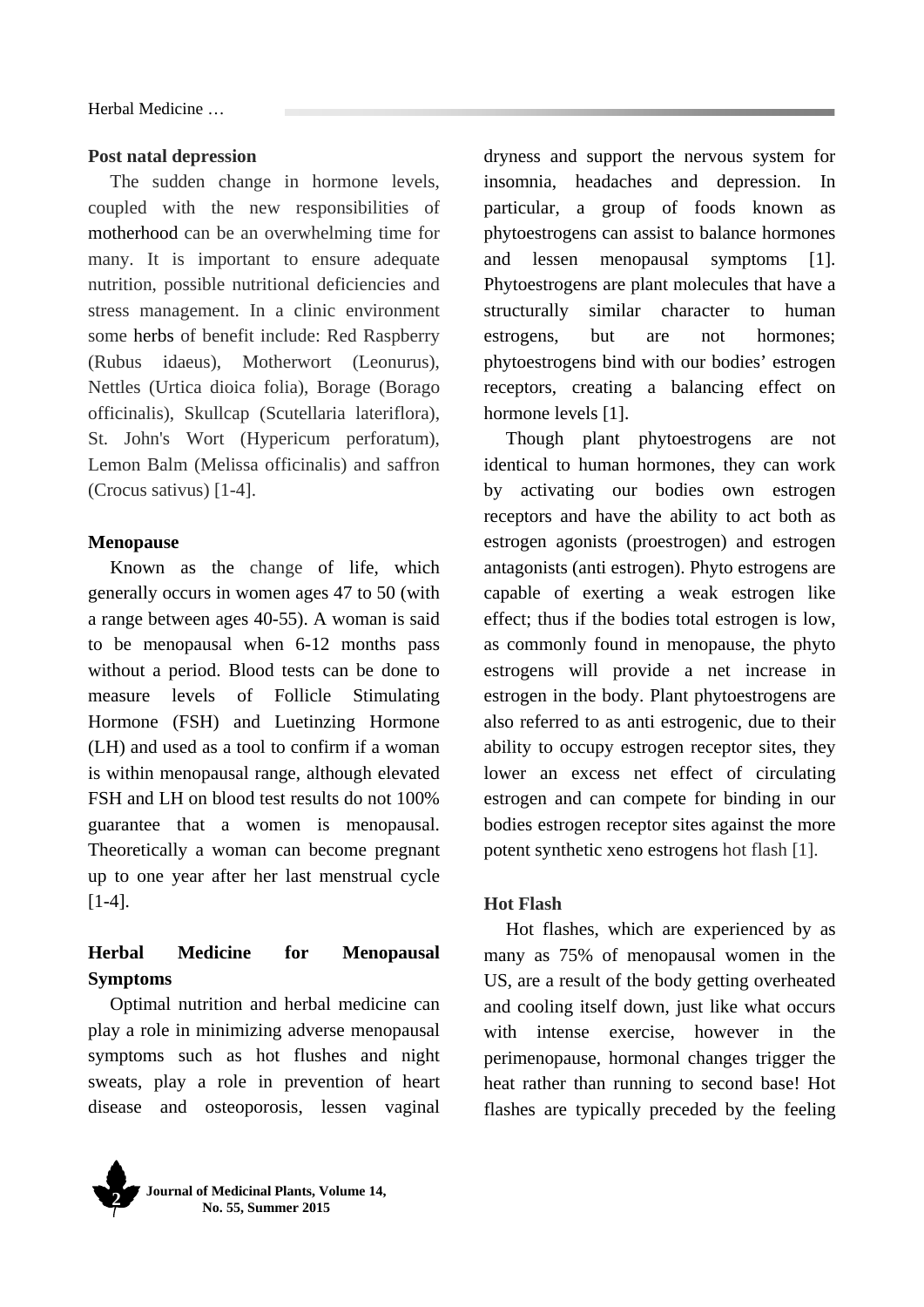that one is coming on, followed by the sensation of heat creeping over the face, neck, and upper chest which quickly progresses to a generalized feeling of being overheated. Some women may experience cold sweats, a feeling of insects crawling on their skin, or a feeling of pins and needles instead of or in addition to hot flashes. Women may also become light headed, dizzy or faint from hypotension that can occur during an episode. While hot flashes are not at all dangerous, they can be terribly uncomfortable and cause significant embarrassment depending upon when they occur! Hot flashes typically last from one to several minutes - but to the woman it can feel like it's going on forever! Some women report one or two each day - other women report dozens of hot flashes daily! Clearly there is a theme to the hot flashes, but also a tremendous amount of individual variation in the experience. Night sweats are simply the result of hot flashes with their sweating and cooling phase occurring in a woman's sleep with the wet part often waking her up to drenched linen. In addition to general dietary recommendations to benefit perimenopausal women and minimize discomfort, including regular consumption of whole foods rich in phytoestrogens, herbalists recommend a combination of "cooling" herbs, nervines, and adaptogens as well as other herbs if there are concurrent symptoms (for example, insomnia, irritability, or depression). Adaptogens can play an important role in regulating the sympathetic response, thereby reducing stress as a hot flash trigger, and improving the stress response. Below are several sample of herbal medicine for hot flash [5].

### **Black Cohosh**

(*Actaea racemosa, Cimicifuga racemosa*) This herb has received quite a bit of scientific attention for its possible effects on hot flashes. Studies of its effectiveness in reducing hot flashes have produced mixed results. However, some women report that it has helped them. Recent research suggests that black cohosh does not act like estrogen, as once thought. This reduces concerns about its effect on hormone-sensitive tissue (eg, uterus, breast). Black cohosh has had a good safety record over a number of years. There have been reports linking black cohosh to liver problems, and this connection continues to be studied [5].

### **Red Clover**

(*Trifolium pratense*) In five controlled studies, no consistent or conclusive evidence was found that red clover leaf extract reduces hot flashes. As with black cohosh, however, some women claim that red clover has helped them. Studies report few side effects and no serious health problems with use. But studies in animals have raised concerns that red clover might have harmful effects on hormonesensitive tissue [5].

### **Dong Quai**

(*Angelica sinensis*) Dong quai has been used in Traditional Chinese Medicine to treat gynecologic conditions for more than 1,200 years. Yet only one randomized clinical study of dong quai has been conducted to determine its effects on hot flashes, and this botanical therapy was not found to be useful in reducing them. Some experts on Chinese medicine point out that the preparation studied was not the

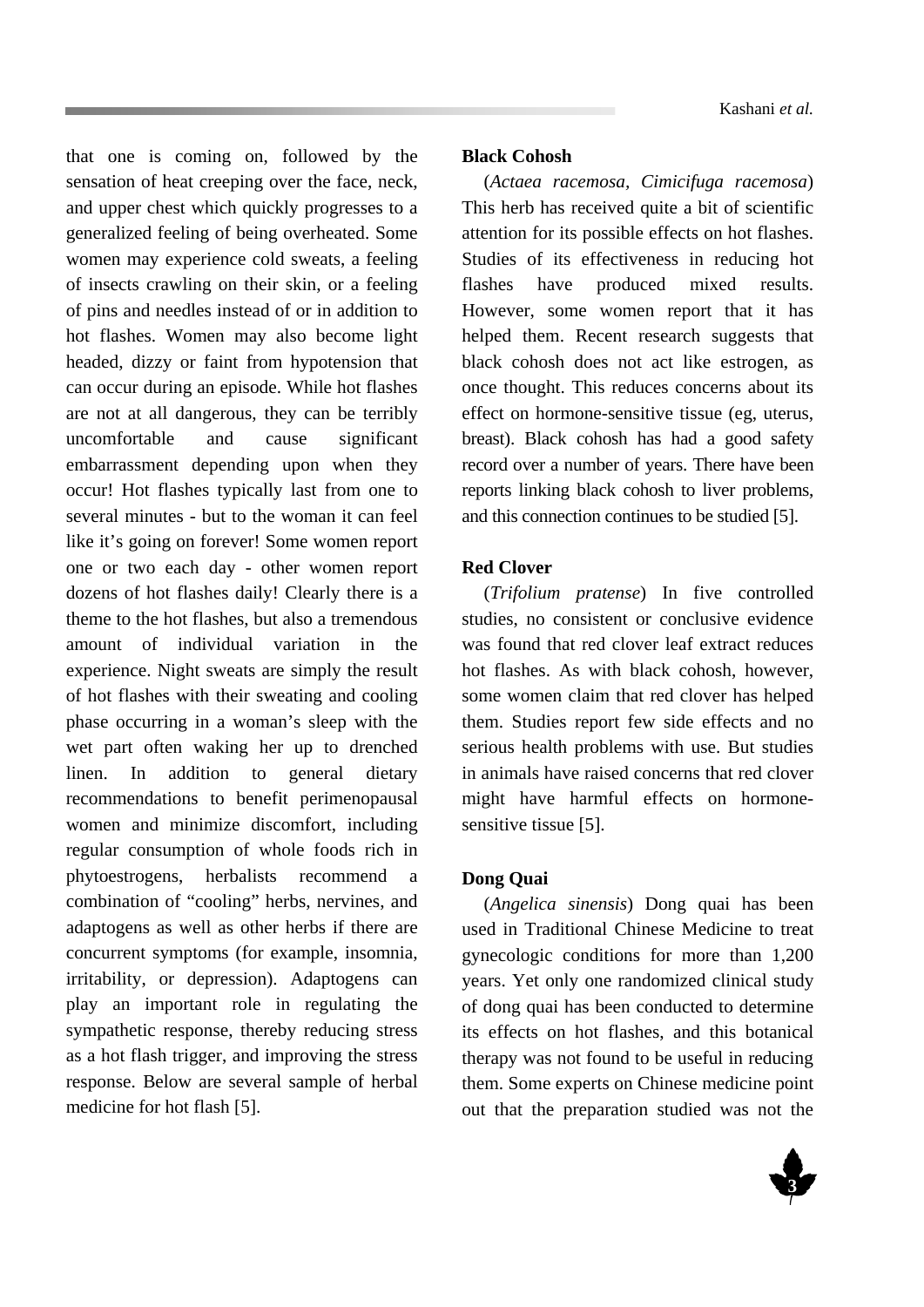same as they use in practice. Dong quai should never be used by women with fibroids or blood-clotting problems such as hemophilia, or by women taking drugs that affect clotting such as warfarin (Coumadin) as bleeding complications can result [5].

### **Ginseng**

(*Panax ginseng* or *Panax quinquefolius*) Research has shown that ginseng may help with some menopausal symptoms, such as mood symptoms and sleep disturbances, and with one's overall sense of well-being. However, it has not been found to be helpful for hot flashes [5].

#### **Kava**

(*Piper methysticum*) Kava may decrease anxiety, but there is no evidence that it decreases hot flashes. It is important to note that kava has been associated with liver disease. The FDA has issued a warning to patients and providers about kava because of its potential to damage the liver. Because of this concern, Health Canada does not allow kava to be sold in Canada [5].

#### **Evening Primrose Oil**

(*Oenothera biennis*) This botanical is also promoted to relieve hot flashes. However, the only randomized, placebo-controlled study (in only 56 women) found no benefit over placebo (mock medication). Reported side effects include inflammation, problems with blood clotting and the immune system, nausea, and diarrhea. It has been shown to induce seizures in patients diagnosed with schizophrenia who are taking antipsychotic medication. Evening primrose oil should not be used with anticoagulants or phenothiazines (a type of psychotherapeutic agent) [6].

### **Premenstrual syndromes**

Premenstrual syndromes (PMS) are among the most common health problems reported by women, affecting 20 - 40% of women of reproductive age. Premenstrual Dysphoric Disorder (PMDD) is a severe subtype of PMS that occurs in 3–8% of women of reproductive age [6]. It is characterized by severe mood and behavioral changes. The hallmark of PMDD is its cyclical luteal-phase-related nature [7]. The etiology of the syndrome is multifactoral and not fully defined. Initially, a great role in the etiology was attributed to decreased levels of progesterone in the luteal phase [2]. There is abundant evidence pointing to changes in serotonergic conductivity in the CNS in PMS/PMDD. Thus, the symptoms of PMS/PMDD are believed to be partly associated with disturbed serotonergic conductivity.

Selective serotonin reuptake inhibitors (SSRIs) are the first-line pharmacological agents for the treatment of premenstrual mood symptoms. A significant body of evidence, including numerous double-blind, randomized studies, supports the effectiveness of SSRIs in reducing both the emotional, as well as physical symptoms, of PMS and PMDD. In general, women respond to low doses of SSRIs, and this treatment response usually occurs rapidly, often within several days [8].

Herbal remedies may have some role in the treatment of premenstrual symptoms. *Gingko biloba* was found to improve PMS symptoms,

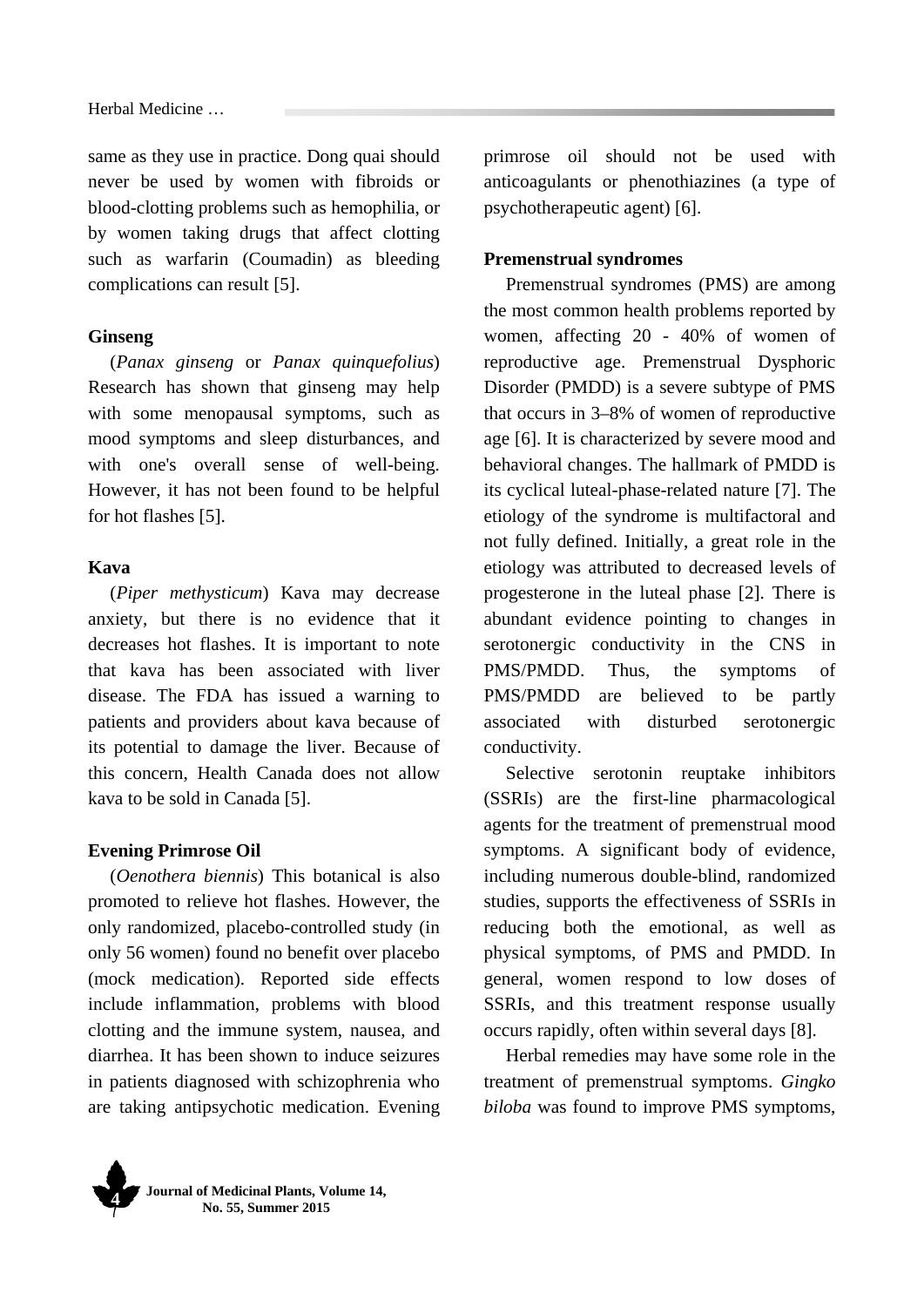particularly breast tenderness and fluid retention. Though early evidence suggested that evening primrose oil was a useful treatment of PMS. Evening Primrose oil is a plant oil that contains gamma-linolenic acid, an omega-6 essential fatty acid. Gammalinolenic acid is involved in the metabolism of hormone-like substances called prostaglandins that regulate pain and inflammation in the body [6-8]. Nevertheless, a recent review of studies found that it was no more effective than placebo. Other botanical remedies used clinically but which require further investigation include black cohash, St. John's Wort and Kava Kava [6-8].

### **Saffron (***Crocus sativus*)

A number of recent experimental studies and clinical trials have been indicated that saffron is effective in the treatment of mild to moderate depression [2, 3, 9-12]. It has been suggested that serotonergic mechanism is involved in the antidepressant effect of saffron. As a therapeutically plant, saffron (dried stigma of *Crocus sativus* L. that belongs to the Iridaceae family) is considered an

excellent stomach ailment and an antispasmodic, helps digestion and increases appetite [9-12]. It also relieves renal colic, reduces stomachaches and relieves tension and is effective in the treatment of Alzheimer's disease [13-15]. Recent studies indicate its potential as an anti cancer agent and memory enhancer [13-15]. A recent double blind randomized clinical trial suggests that saffron is effective in the treatment of PMS symptoms [16]. In this small preliminary double-blind and placebo controlled randomized trial, stigma of *Crocus sativus* was found to be effective in relieving symptoms of PMS. The clinical relevance of this finding was emphasized by the improvements seen in the Total Premenstrual Daily Symptoms and the Hamilton Depression Rating Scale [16].

# **Conclusion**

In conclusion, the clinical trial like conventional therapy [17-22] should confirm the efficacy of herbal medicine in women's health.

### **References**

**1.** Akhondzadeh S. Herbal medicine in the treatment of psychiatric and neurological Disorders. In *Low cost approaches to promote physical and mental health: theory research and practice*, edited by L. L'Abate, 2007, 119-38. New York: Springer.

**2.** Akhondzadeh S, Fallah-Pour H, Afkham K, Jamshidi AH and Khalighi-Cigaroudi F. Comparison of *Crocus sativus* L. and imipramine in the treatment of mild to moderate depression: a pilot double-blind randomized trial [ISRCTN45683816]. *BMC* 

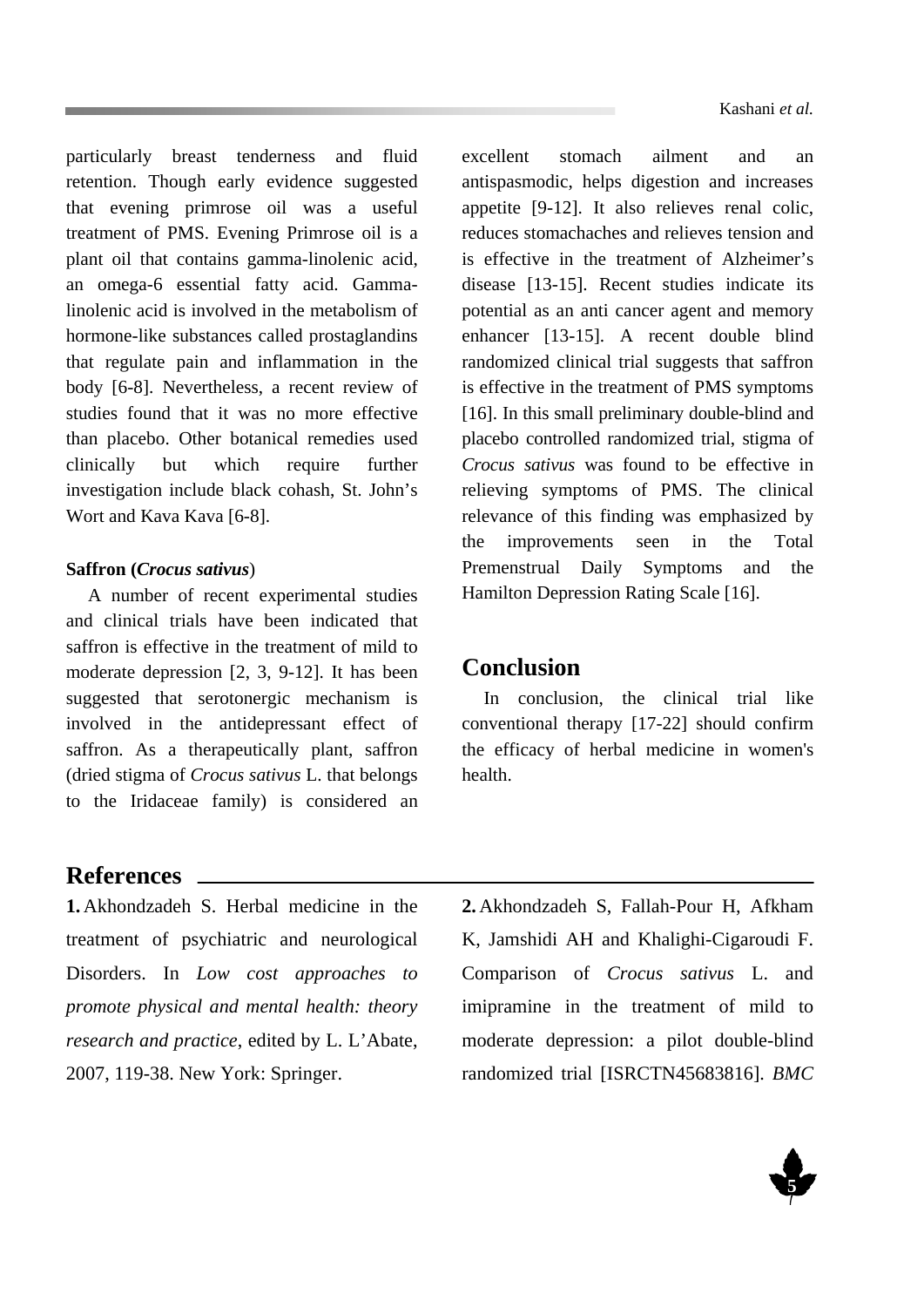Herbal Medicine …

*Comp. Alt. Med***.** 2004; 4: 12.

**3.** Akhondzadeh S, Tamacebi-pour N, Noorbala AA, Amini H, Fallah Pour H, Jamshidi AH and Khani M. *Crocus sativus*  L*.* in the treatment of mild to moderate depression: A double-blind, randomized and placebo controlled trial. *Phytother. Res.*  2005; 19: 25 - 9.

**4.** Hosseinzadeh H and Sadeghnia HR. Safranal, a constituent of Crocus sativus (saffron), attenuated cerebral ischemia induced oxidative damage in rat hippocampus. *J. Pharm. Pharm. Sci.* 2005; 8 (3): 394 - 9.

**5.** Kraemer GR and Kraemer RR. Premenstrual syndrome: diagnosis and treatment experiences. *J. Wom. Health* 1998; 7: 893 -907.

**6.** Halbreich U, Borenstein J, Pearlstein T and Kahn L. The prevalence, impairment, impact, and burden of premenstrual dysphoric disorder (PMS/PMDD). *Psychoneuroendocrinol.* 2003; 28 (Suppl. 3):  $1 - 23$ 

**7.** Andrus GM. Recent and future advances in the treatment of PMS, PMDD and menopause. *Drugs* 2001; 4: 1341 - 73.

**8.** Stevinson C and Ernst E. Complementary/alternative therapies for premenstrual syndrome: a systematic review



of randomized controlled trials. *Am. J. Obstet. Gynecol.* 2001; 185: 227 - 235.

**9.** Akhondzadeh Basti A, Moshiri E, Noorbala AA, Jamshidi AH, Abbasi SH and Akhondzadeh S. Comparison of petal of *Crocus sativus* L. and fluoxetine in the treatment of depressed outpatients: a pilot double-blind randomized trial. *Prog Neuropsychopharmacol. Biol. Psychiatry* 2007; 31: 439 - 42.

**10.** Modabbernia A, Sohrabi H, Nasehi AA, Raisi F, Saroukhani S, Jamshidi A, Tabrizi M, Ashrafi M and Akhondzadeh S. Effect of saffron on fluoxetine-induced sexual impairment in men: randomized doubleblind placebo-controlled trial. *Psychopharmacol*. 2012; 223 (4): 381 - 8

**11.** Moshiri E, Basti AA, Noorbala AA, Jamshidi AH, Hesameddin Abbasi S and Akhondzadeh S. *Crocus sativus* L. (petal) in the treatment of mild-to-moderate depression: a double-blind, randomized and placebo controlled trial. *Phytomedicine*  2006; 13: 607 - 11. 16979327.

**12.** Akhondzadeh Basti A, Moshiri E, Noorbala AA, Jamshidi AH, Abbasi SH and Akhondzadeh S. Comparison of petal of Crocus sativus L. and fluoxetine in the treatment of depressed outpatients: a pilot double-blind randomized trial. *Prog.*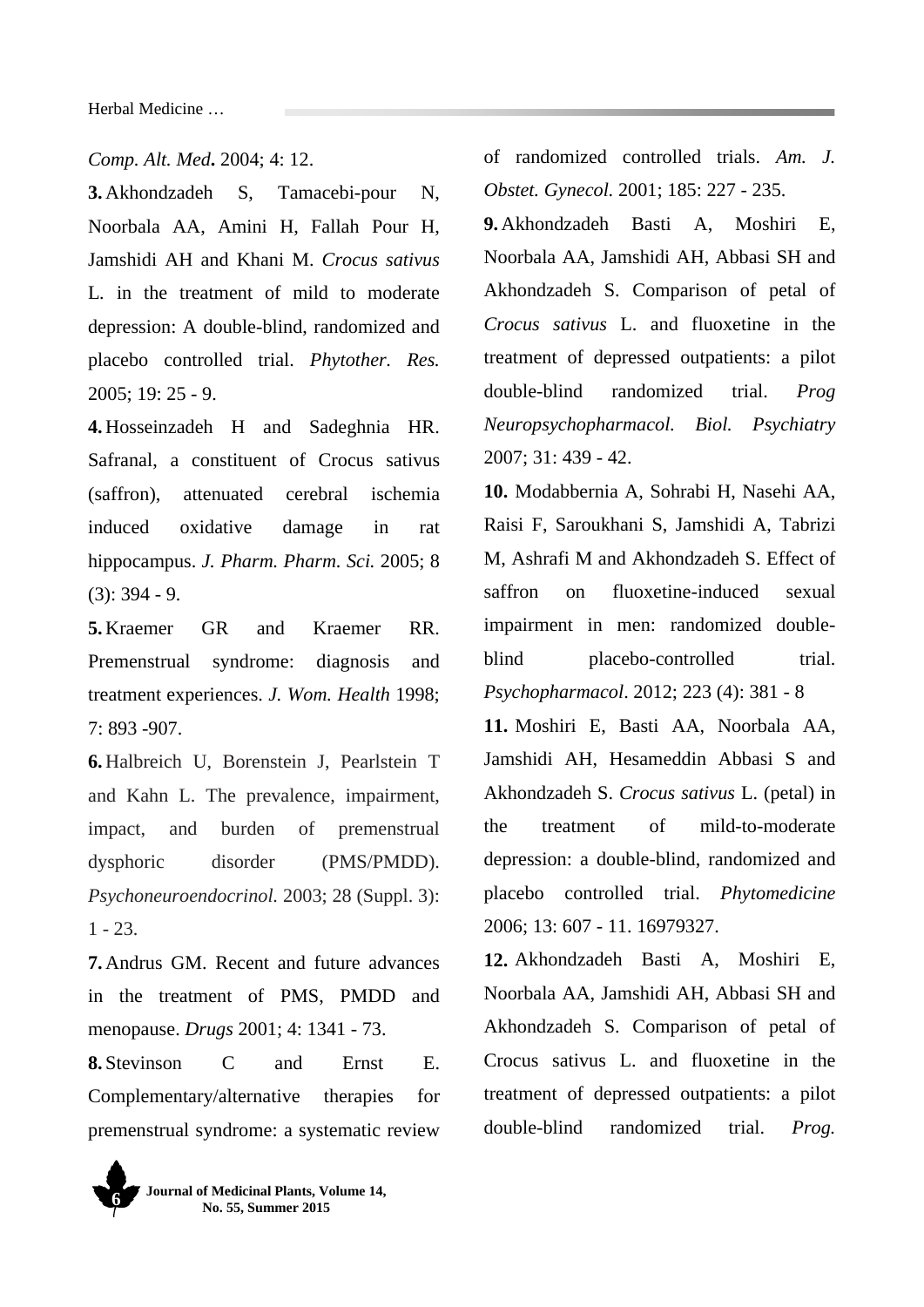*Neuropsychopharmacol Biol. Psychiatry* 2007; 31: 439 - 42.

**13.** Akhondzadeh S, Sabet MS, Harirchian MH, Togha M, Cheraghmakani H, Razeghi S, Hejazi SSH, Yousefi MH, Alimardani R, Jamshidi A, Zare F and Moradi A. Saffron in the treatment of patients with mild to moderate Alzheimer's disease: a 16-week, randomized and placebo-controlled trial. *J. Clin. Pharm. Ther.* 2010; 35: 581 - 8.

**14.** Akhondzadeh S, Shafiee Sabet M, Harirchian MH, Togha M, Cheraghmakani H, Razeghi S, Hejazi SSH, Yousefi MH, Alimardani R, Jamshidi A, Rezazadeh SA, Yousefi A, Zare F, Moradi A and Vossoughi A. A 22-week, multicenter, randomized, double blind controlled trial of *Crocus sativus* in the treatment of mild-to-moderate Alzheimer's disease. *Psychopharmacology (Berl)* 2010; 207: 637 - 43.

**15.** Farokhnia M, Shafiee Sabet M, Iranpour N, Gougol A, Yekehtaz H, Alimardani R, Farsad F, Kamalipour M and Akhondzadeh S. Comparing the efficacy and safety of *Crocus sativus* L. with memantine in patients with moderate to severe Alzheimer's disease: a double-blind randomized clinical trial*. Hum. Psychopharmacol*. 2014; 29 (4): 351 - 9.

**16.** Agha-Hosseini M, Kashani L, Aleyaseen A, Ghoreishi A, Rahmanpour H, Zarrinara AR and Akhondzadeh S. *Crocus sativus* L. (saffron) in the treatment of premenstrual syndrome: a double-blind, randomised and placebo-controlled trial. *BJOG. 2008;* 115  $(4): 515 - 9.$ 

**17.** Kashani L, Raisi F, Saroukhani S, Sohrabi H, Modabbernia A, Nasehi AA, Jamshidi A, Ashrafi M, Mansouri P, Ghaeli P and Akhondzadeh S. Saffron for treatment of fluoxetine-induced sexual dysfunction in women: randomized double-blind placebocontrolled study. *Hum. Psychopharmacol*. 2013; 28 (1): 54 - 60.

**18.** Akhondzadeh S, Ahmadi-Abhari SA, Assadi SM, Shabestari OL, Kashani AR and Farzanehgan ZM. Double-blind randomized controlled trial of baclofen vs. clonidine in the treatment of opiates withdrawal. *J. Clin. Pharm. Ther.* 2000; 25 (5): 347 - 53.

**19.** Ghaleiha A, Entezari N, Modabbernia A, Najand B, Askari N, Tabrizi M, Ashrafi M, Hajiaghaee R and Akhondzadeh S. Memantine add-on in moderate to severe obsessive-compulsive disorder: randomized double-blind placebo-controlled study. *J. Psychiatr. Res.* 2013; 47 (2): 175 - 80.

**20.** Modabbernia A, Rezaei F, Salehi B,